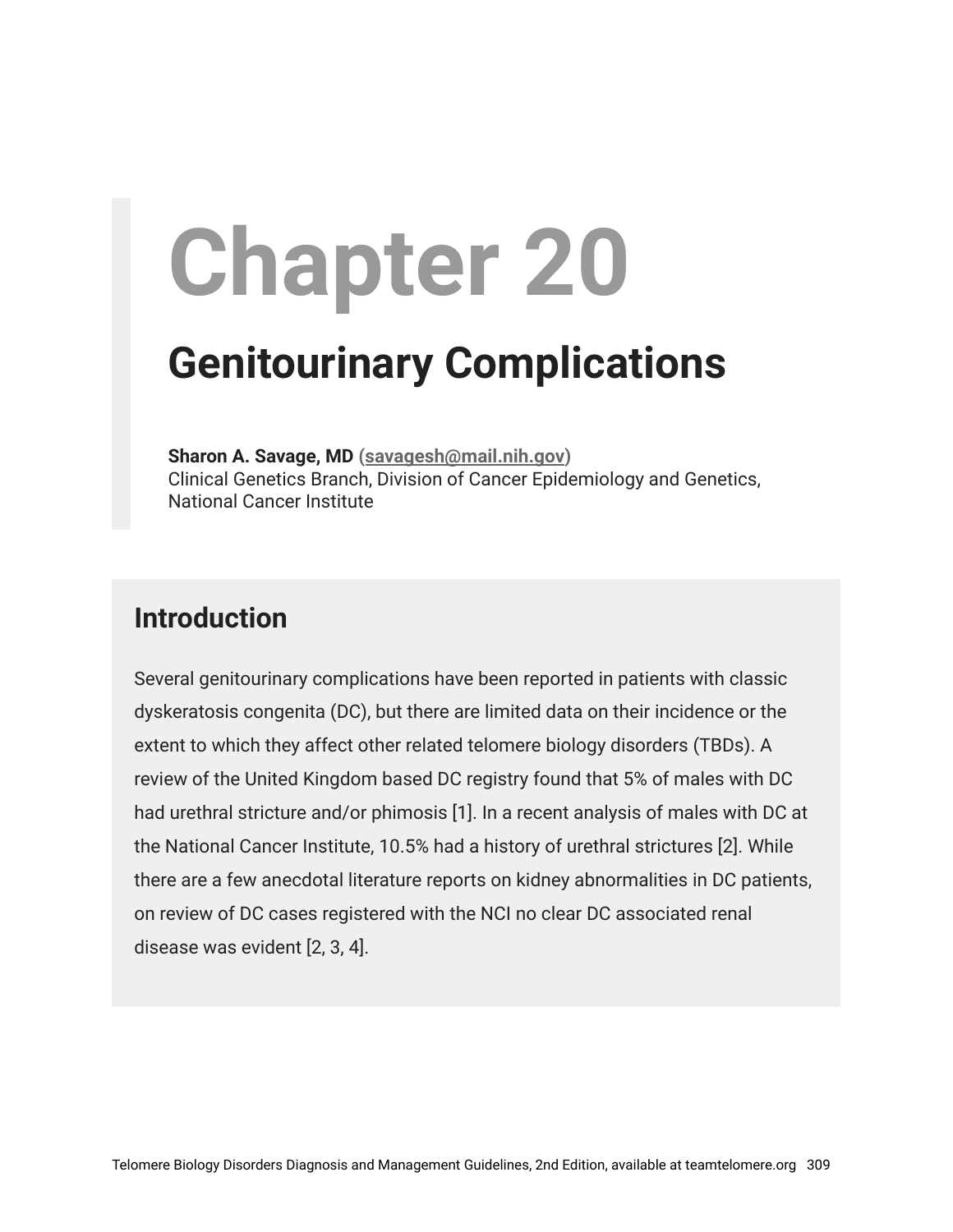The management of genitourinary complications in individuals with DC should start with a detailed clinical evaluation based on the patient's symptoms and consultation with subspecialists as needed.

#### **Males**

#### Urethral Strictures

Urethral strictures occur most commonly in males. This narrowing of the urethra can occur at any location along the urethra. Men and boys with symptomatic urethral strictures typically present with obstructive voiding symptoms including straining with urination, incomplete bladder emptying, and a narrow or weak urine stream [5]. Patients may have a history of hematuria, frequent urinary tract infections, prostatitis, epididymitis, or bladder stones [6, 7]. The diagnosis of urethral stricture should be made in consultation with a urologist [5, 8]. Imaging studies, such as retrograde urethrography, voiding cystourethrography, or cystoscopy, may be used to determine the location and extent of the stricture.

The pathogenesis of urethral stricture in males with DC/TBDs is not known, but it is hypothesized to be due in part to the limited replicative capacity of the cells in these individuals. In individuals without DC who develop urethral strictures, the normal pseudostratified columnar epithelium of the urethra is replaced by squamous metaplasia. The same mechanism is likely in DC/TBDs, but this has not been studied.

Treatment is determined by the degree of symptoms and location of the narrowing [5, 9, 10] and should be managed by a urologist with experience treating complex urethral strictures. Urethral dilation can be performed for relatively short strictures.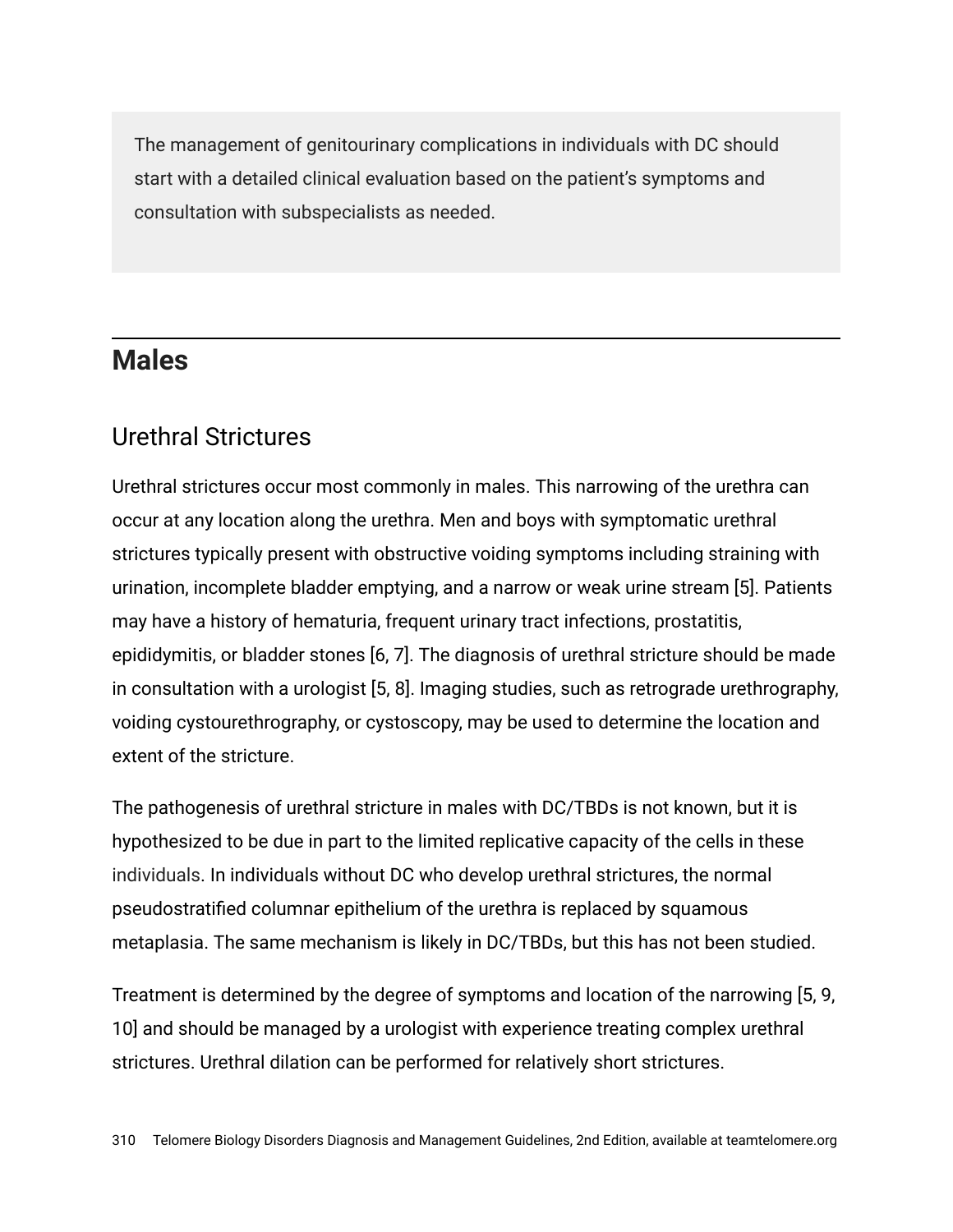Urethroplasty is used for strictures of the anterior urethra, while meatotomy is the preferred treatment for meatal stenosis.

#### Phimosis

Phimosis is a relatively common condition in which the foreskin cannot be retracted over the glans penis. The foreskin is not normally retractile in infants but gradually becomes so in childhood [11]. Scarring of the foreskin can result in phimosis, which in turn can cause difficulty in urination, balanitis, or urinary tract infections. Topical corticosteroids may be used for local irritation. Antibiotics may be required for infections.

It is not known if phimosis occurs more often in individuals with DC/TBDs than in the general population. It is thought that it will likely respond to the same management as for individuals without DC, but this has not been systematically investigated.

### Hypogonadism

Hypogonadism, manifesting as reduced testosterone production, has been reported in a small number of patients with DC/TBDs. This is further reviewed in Chapter 22, Endocrine and Skeletal Complications.

# **Females**

There are anecdotal reports of labial adhesions, and hymenal and urethral strictures in females with DC. Incidence of these complications in DC/TBDs is not known. However, these should be considered in girls and women with DC/TBDs who have frequent urinary tract infections, difficulty urinating, or abnormal menstrual bleeding. Labial leukoplakia has also been noted in some women with DC/TBDs, but its contribution to adhesions or strictures is not understood. Women and girls with DC suspected of having these complications should be referred to a gynecologist and/or urologist with